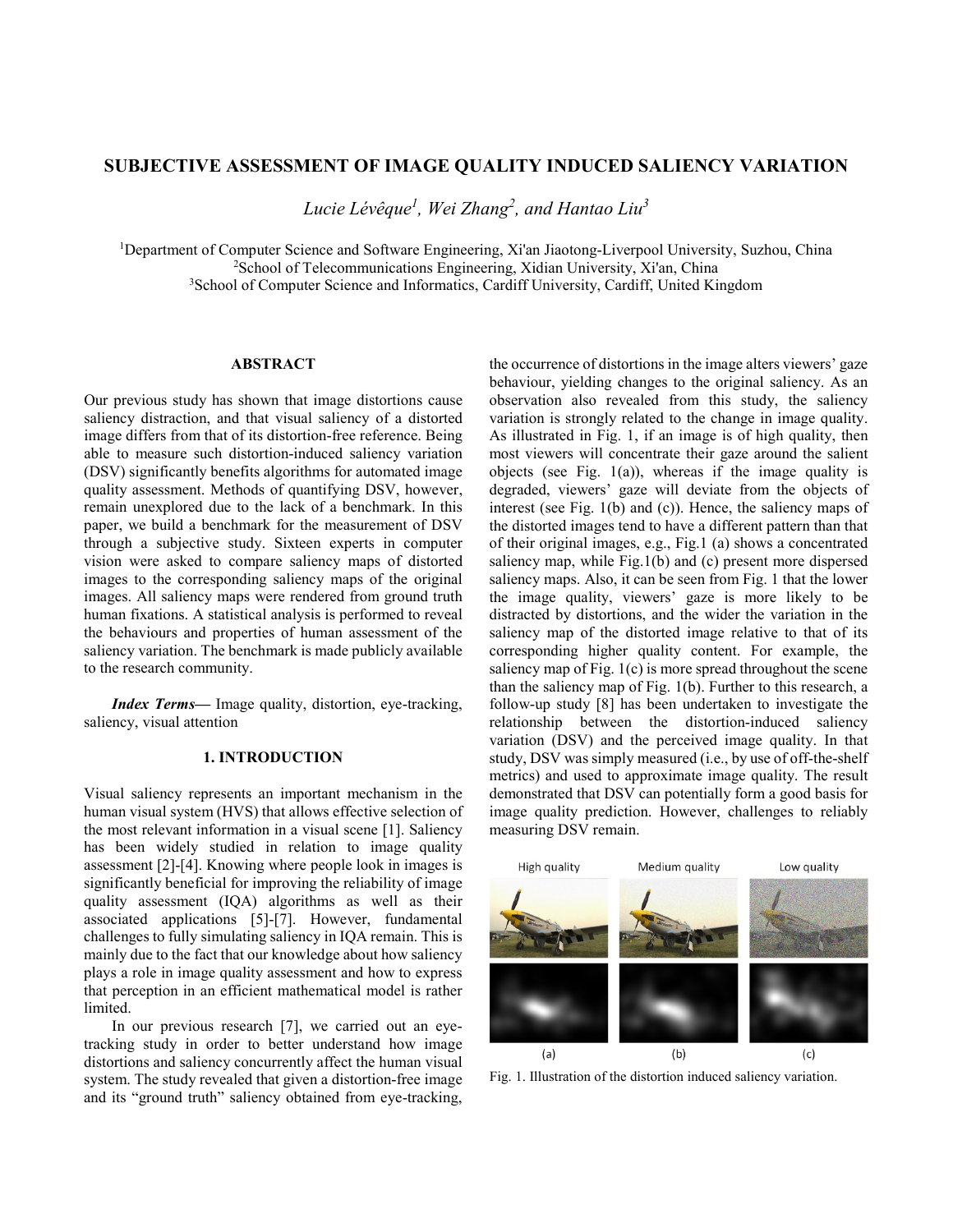To make better use of saliency in IQA algorithms, a sophisticated DSV measure is needed. However, there is a paucity of literature regarding DSV, in particular there is no appropriate benchmark that has been universally adopted. In this paper, we approach the measurement of DSV via a subjective study, where sixteen experts in computer vision evaluated saliency maps of distorted images in terms of how they were different from the saliency maps of the original images, and to what extent. We also present the statistics and properties of the benchmark.

# **2. MEASUREMENT OF DISTORTION-INDUCED SALIENCY VARIATION**

#### **2.1. Stimuli**

The study used the SIQ288 database [9], which contains 288 images of varying quality (including 18 distortion-free originals distorted with different types of artifacts at various levels of degradation), and their corresponding saliency maps obtained from eye-tracking. This database involved a large number of participants (i.e., 160 observers) in order to collect unbiased eye-tracking data so that each viewer did not have to view multiple variations (i.e., distorted images) of the same scene. The distorted images were systematically selected from the LIVE database [10]-[11], which consists of five distortion types including white noise (WN), JPEG compression (JPEG), Gaussian blur (GBLUR), JPEG2000 compression (JP2K), and simulated fast-fading in wireless channels (FF). For each distortion type, three distorted versions per original scene were selected, reflecting three distinct levels of perceived quality, i.e., "High" (i.e., with perceptible but not annoying artifacts), "Medium" (i.e., with noticeable and annoying artifacts) and "Low" (i.e., with very annoying artifacts). Fig. 2 illustrates an original image and its saliency map contained in the SIQ288 database. Fig. 3 illustrates the saliency maps of all distorted images that are originated from the same scene as shown in Fig. 2.



Fig. 2. Illustration of an original image and its saliency map contained in the SIQ288 database.

#### **2.2. Experimental procedure**

A controlled experiment was designed to measure the distortion-induced saliency variation (DSV). Subjects were requested to compare and score the similarity between the saliency map of a distorted image and that of the corresponding original scene. As the rating interface shown in Fig. 4, two stimuli, i.e., the reference saliency map (on the basis of the original) at the left-hand side and the test saliency map (on the basis of the distorted image) at the right-hand side were simultaneously displayed on the same screen. Note that the saliency maps of the original scenes were also evaluated in the same experimental session as the test stimuli as a hidden reference. The scoring scale ranged from 0 to 100 and included additional semantic labels (i.e., "Bad", "Poor", "Fair", "Good" and "Excellent") at intermediate points. Subjects were asked, by moving the slider on the scoring scale, to express their opinions on to what extent the test saliency map is similar to the reference saliency map. The stimuli were displayed on a Dell 19" liquid-crystal display with a native resolution of 1920×1080 pixels. The experiment was conducted in a standard office environment [12] and the viewing distance was approximately 60cm.



Fig. 3. Illustration of the saliency maps of all distorted images that are originated from the same scene (see Fig. 2) contained in the SIQ288 database.

The participants of the study were recruited from the Visual Computing Research Group at the School of Computer Science and Informatics, Cardiff University. The sixteen subjects, being nine senior PhD students and seven staff members, were considered experts in computer vision. Each participant was briefed on the objective and procedure of the experiment and provided with a training session to familiarise themselves with the images and saliency maps used and with how to use the scoring interface. After training, the test stimuli were shown in a different random order to each participant in a separate session. There was no time limit for the participants to make the assessment.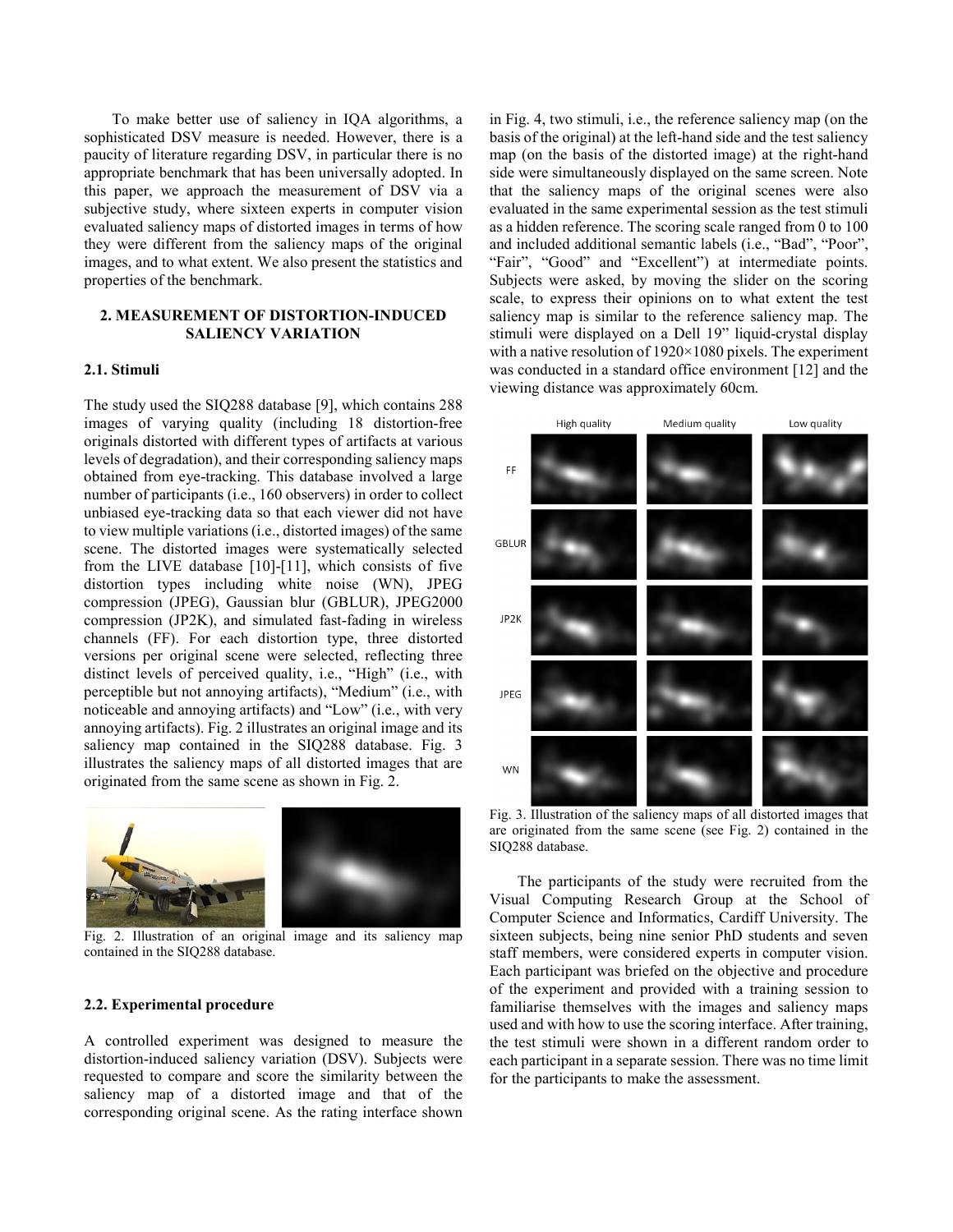

Fig. 4. Illustration of the scoring interface.

### **3. EXPERIMENTAL RESULTS**

## **3.1. Processing of raw data**

First, the subjective scores were transformed to difference scores in order to discount likely subject preferences for certain saliency patters:

$$
d_{ij} = s_{ij\_ref} - s_{ij}
$$
\n<sup>(1)</sup>

where s*ij* denotes the raw score given by the *i*-th subject to the *j*-th test saliency map (from a distorted image) and s<sub>ij ref</sub> denotes the raw score given by the *i*-th subject to the saliency map of the hidden reference corresponding to the *j*-th saliency map. Then the difference scores were converted into z-scores:

$$
z_{ij} = (d_{ij} - \mu_i) / \sigma_i
$$
\n<sup>(2)</sup>

where  $\mu_i$  is the mean of all difference scores for the subject *i*, and  $\sigma_i$  is the standard deviation. Note z-scores are calculated to account for the differences between subjects in the use of the scoring scale and calibrate them towards the same mean and standard deviation. The z-scores were linearly mapped to [0, 100]. Finally, the difference mean saliency variation score (DMSS) of each stimulus was computed as the mean of the rescaled z-scores (z*ij*') over all subjects:

$$
DMSS_j = \frac{1}{s} \sum_{i=1}^{s} z'_{ij}
$$
\n(3)

where s is the number of subjects. The resulting scores of DMSS serve as the benchmark for the measurement of distortion-induced saliency variation.

#### **3.2. Analysis of behaviours of human assessment**

We conducted a statistical analysis to reveal the behaviours and properties of human assessment of the saliency variation. An ANOVA (Analysis of Variance) was performed based on the matrix of  $\{z_{ij}\}\$ , where  $i = \{1, 2, ..., 16\}$  and  $j = \{1, 2, ..., 270\}\$ . Each difference saliency variation measure z*ij*' is associated with a set of labels {"reference image scene", "distortion type", "distortion level", "subject"}. In the ANOVA, z*ij*' was selected as the dependent variable, the "image scene", "distortion type", and "distortion level" as fixed independent variables and the "subject" as random independent variable. The two-way interactions of "distortion type", and "distortion level" are included. The results of the ANOVA analysis are summarised in Table I, including the F-statistic (F-value), the degrees of freedom (df) and the significance (p-value). The results show that "image scene", "distortion type" and "distortion level" have a significant effect (i.e.,  $p<0.05$ ) on the measure of saliency variation. Overall, there is no statistically significant difference between subjects in scoring the saliency variation (i.e.,  $p > 0.05$  for "subject"). This means the experts performed consistently in the experiments. The interaction between "distortion type" and "distortion level" is significant (i.e.,  $p<0.05$ ), which implies that the difference in measurement between the three levels of distortion is not the same for the five distortion types.

TABLE I. RESULTS OF THE ANOVA ANALYSIS

| Source            | df |         | Sig. (p)  |
|-------------------|----|---------|-----------|
| Image scene       |    | 58.298  | 7.2E-179  |
| Distortion type   |    | 7.078   | 0.00001   |
| Distortion level  |    | 212.382 | 1.2E-88   |
| Subject           | 15 | 0.0001  |           |
| Distortion type * | 8  | 10.274  | $2.5E-14$ |
| Distortion level  |    |         |           |



Fig. 5. Illustration of the difference saliency variation score averaged over relevant stimuli for the low, medium and high distortion levels. Error bars indicate a 95% confidence interval.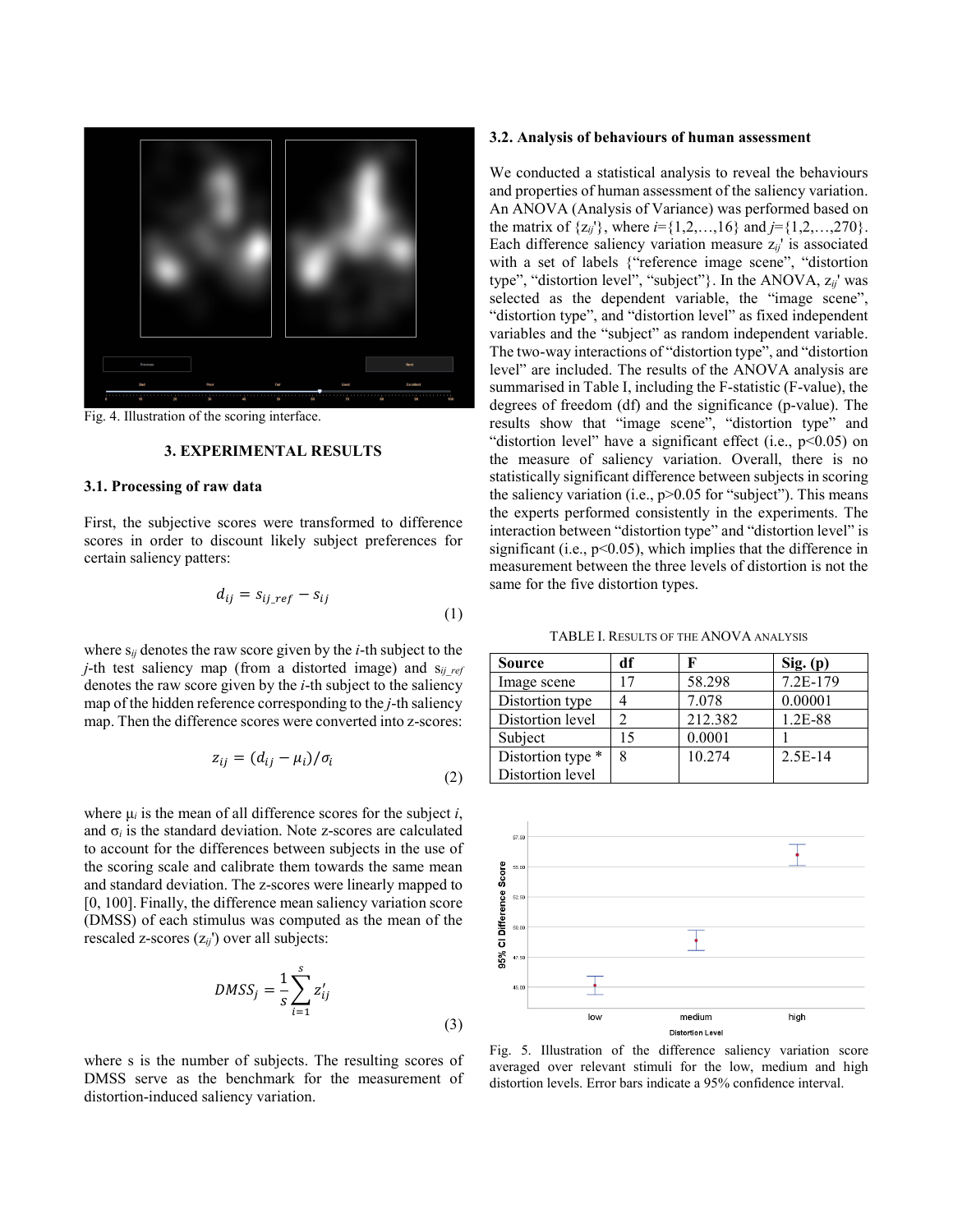Now, we focus on some important properties of the statistics. Fig. 5 illustrates the difference saliency variation score averaged over all relevant stimuli for the low, medium and high distortion levels. Pairwise comparisons were performed using an independent samples *t*-test. The *t*-test results show that the difference between low and medium levels (i.e.,  $F=10.962$ ,  $p<0.05$ ) is significant, and between medium and high levels (i.e.,  $F=4.475$ ,  $p<0.05$ ) is also significant. This clearly shows that the wider the saliency variation relative to the reference, the higher the distortion in the image and the lower the image quality. This also implies that the distortion-induced saliency variation is reliably quantified by the subjective assessment.



Fig. 6. Illustration of the difference saliency variation score averaged over relevant stimuli for the low, medium and high distortion levels of each distortion type. Error bars indicate a 95% confidence interval.

The impact of the distortion type is illustrated in Fig. 6. It can be seen from the figure that there is a linear relationship between the measure of saliency variation and the strength of distortion for FF, JP2K and JPEG. For GBLUR and WN, the increase of distortion from the low to medium level does not cause a significant saliency variation; and only high distortion leads to significantly noticeable changes to saliency relative to the reference. This tendency is also clearly reflected in Fig. 3 when visually comparing the saliency maps. The difference of the impact may be due to that GBLUR and WN distortions appear as an evenly distributed pattern (see effects of WN in Fig. 1), gaze is focused on salient objects when the distortion is mild (i.e., low to medium distortion), and gaze is significantly affected when distortion is high and begins to reduce the visibility of the salient objects. The FF, JP2K and JPEG are localised distortions so that gaze is more sensitive to the occurrence of locally pop-out distortions, e.g., a mild localised distortion in the background may distract gaze from the focus of salient objects, and consequently cause an obvious saliency variation.

#### **4. CONCLUSIONS**

This paper considered the development of a benchmark for the measurement of distortion-induced saliency variation, via a subjective study with expert assessors. The difference between the saliency map of a distorted image and the saliency map of its corresponding distortion-free reference has been reliably quantified. Going forward, we intend to develop algorithms that can automatically measure saliency variation; and use these algorithms to aid in image quality assessment and relevant applications.

## **5. REFERENCES**

[1] A. B. Watson, Digital Images and Human Vision. Cambridge, MA, USA: MIT Press, 1997.

[2] A. Ninassi, O. Le Meur, P. Le Callet, and D. Barba, "Does where you gaze on an image affect your perception of quality? Applying visual attention to image quality metric", IEEE International Conference on Image Processing, pp. 169-172, 2007.

[3] H. Liu and I. Heynderickx, "Visual Attention in Objective Image Quality Assessment: Based on Eye-Tracking Data," in IEEE Transactions on Circuits and Systems for Video Technology, vol. 21, no. 7, pp. 971-982, July 2011.

[4] F. R¨ohrbein, P. Goddard, M. Schneider, G. James, and K. Guo, "How does image noise affect actual and predicted human gaze allocation in assessing image quality?" Vision research, vol. 112, pp. 11–25, 2015.

[5] U. Engelke, H. Kaprykowsky, H. Zepernick, and P. Ndjiki-Nya, "Visual attention in quality assessment," IEEE Signal Process. Mag., vol. 28, pp. 50–59, Nov. 2011.

[6] L. Zhang, Y. Shen, and H. Li, "VSI: A visual saliency-induced index for perceptual image quality assessment", IEEE Transactions on Image Processing, vol. 23, pp. 4270-4281, 2014.

[7] W. Zhang, A. Borji, Z. Wang, P. Le Callet and H. Liu, "The Application of Visual Saliency Models in Objective Image Quality Assessment: A Statistical Evaluation," in IEEE Transactions on Neural Networks and Learning Systems, vol. 27, no. 6, pp. 1266- 1278, June 2016.

[8] W. Zhang and H. Liu, "Toward a Reliable Collection of Eye-Tracking Data for Image Quality Re-search: Challenges, Solutions, and Applications," in IEEE Transactions on Image Processing, vol. 26, no. 5, pp. 2424-2437, May 2017.

[9] W. Zhang and H. Liu, "SIQ288: A saliency dataset for image quality research," IEEE 18th International Workshop on Multimedia Signal Processing (MMSP), Montreal, QC, 2016, pp. 1-6.

[10] H. R. Sheikh, Z. Wang, L. Cormack, and A. Bovik. LIVE Image Quality Assessment Database Release 2. [Online]. Available: http://live.ece.utexas.edu/research/quality